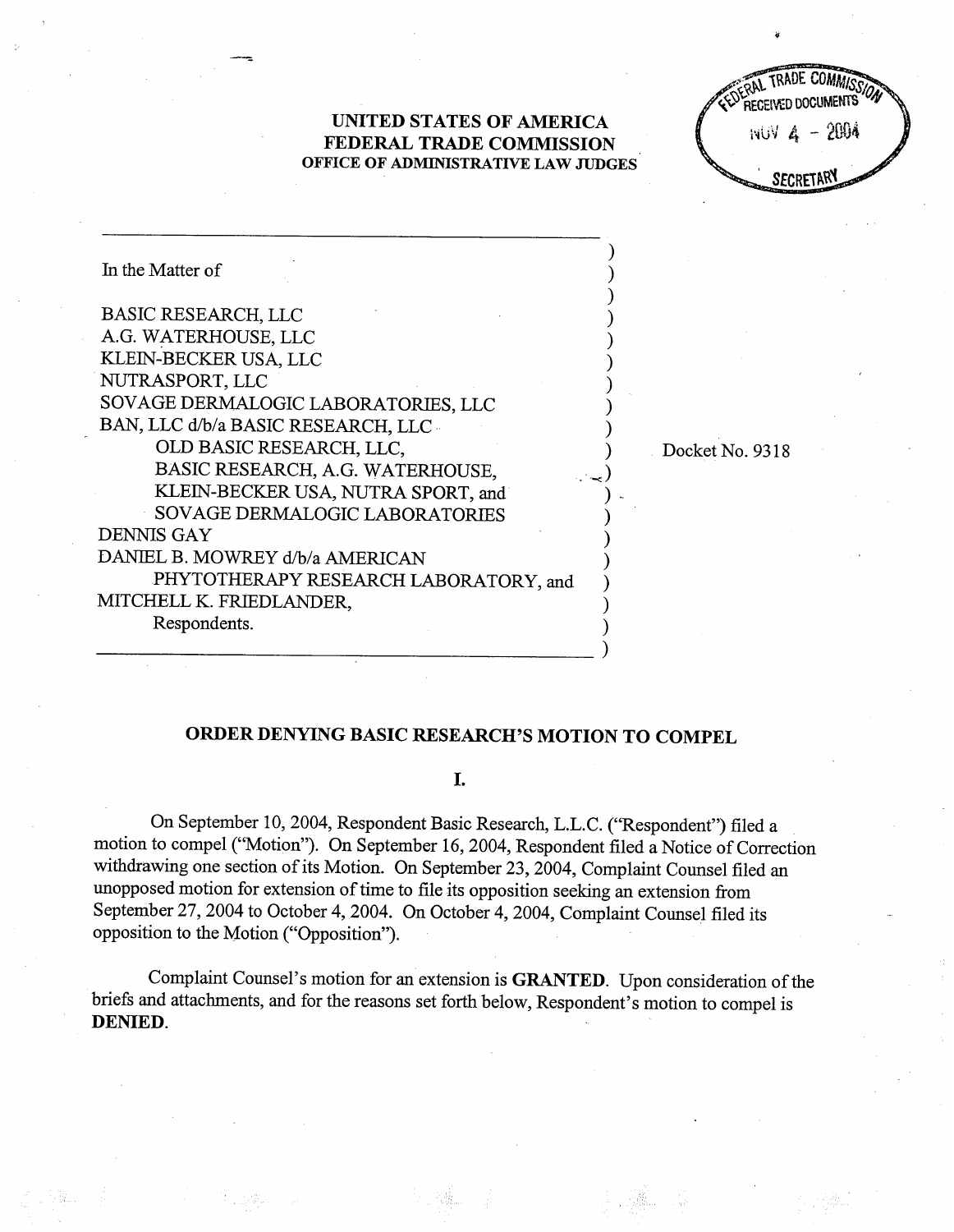Respondent seeks an order compelling Complaint Counsel to provide more complete answers to Respondent's First Set of Interrogatories. Motion at I. Respondent identifies six interrogatories that it contends have not been answered completely and argues that Complaint Counsel's general objections are insufficient. Motion at 5-15. Complaint Counsel contends that it fully responded to each of the interrogatories and that Respondent has failed to demonstrate the circumstances necessary to breach the varous privileges asserted. Opposition at 7-22.

## II.

## $\mathbf{A}$ .

Discovery sought in a proceeding before the Commission must be "reasonably expected to yield information relevant to the allegations of the complaint, to the proposed relief, or to the defense of any respondent." 16 C.F.R. § 3.31(c)(1); see FTC v. Anderson, 631 F.2d 741, 745 (D.C. Cir. 1979). However, discovery may be limited if the discovery sought is unreasonably cumulative or duplicative or is obtainable from some other source that is more convenient, less burdensome or less expensive, or if the burden and expense of the proposed discovery outweigh its likely benefit. 16 C.F.R. § 3.31(c)(1). Further, the Administrative Law Judge may limit discovery to preserve privileges. 16 C.F.R.  $\S 3.31(c)(2)$ . The privileges regarding non-testifying experts, work product, and deliberative process are raised by Complaint Counsel.

Commission Rule  $3.31(c)(4)(ii)$  provides that a party may discover facts known or opinions held by an expert who is not expected to be called as a witness "upon a showing of exceptional circumstances under which it is impracticable for the party seeking discovery to obtain facts or opinions on the same subject by other means."  $16$  C.F.R. § 3.31(c)(4)(ii). The party seeking discovery from a non-testifying retained expert faces a heavy burden. Hoover v. Dep't of Interior, 611 F.2d 1132, 1142 n.13 (5th Cir. 1980). Mere assertion that exceptional circumstances exist, without providing any facts in support ofthis contention, is not suffcient to compel the disclosure of nondiscoverable documents. Martin v. Valley Nat'l Bank of Arizona, 1992 U.S. Dist. LEXIS 11571, \*13 (S.D.N.Y. 1992).

The well recognized rule of Hickman v. Taylor, 329 U.S. 495, 510 (1947), protects the work product of lawyers from discovery unless a substantial showing of necessity or justification is made. Under the Commission's rules, work product is discoverable "only upon a showing that the party seeking discovery has substantial need of the materials in the preparation of its case and that the pary is unable without undue hardship to obtain the substantial equivalent of the materials by other means." 16 C.F.R.  $\S 3.31(c)(3)$ . Work product that reveals attorney client communications or the attorneys' mental processes in evaluating the communications "cannot be disclosed simply on a showing of substantial need and inability to obtain the equivalent without undue hardship." Upjohn Co. v. United States, 449 U.S. 383, 401 (1981).

 $\overline{2}$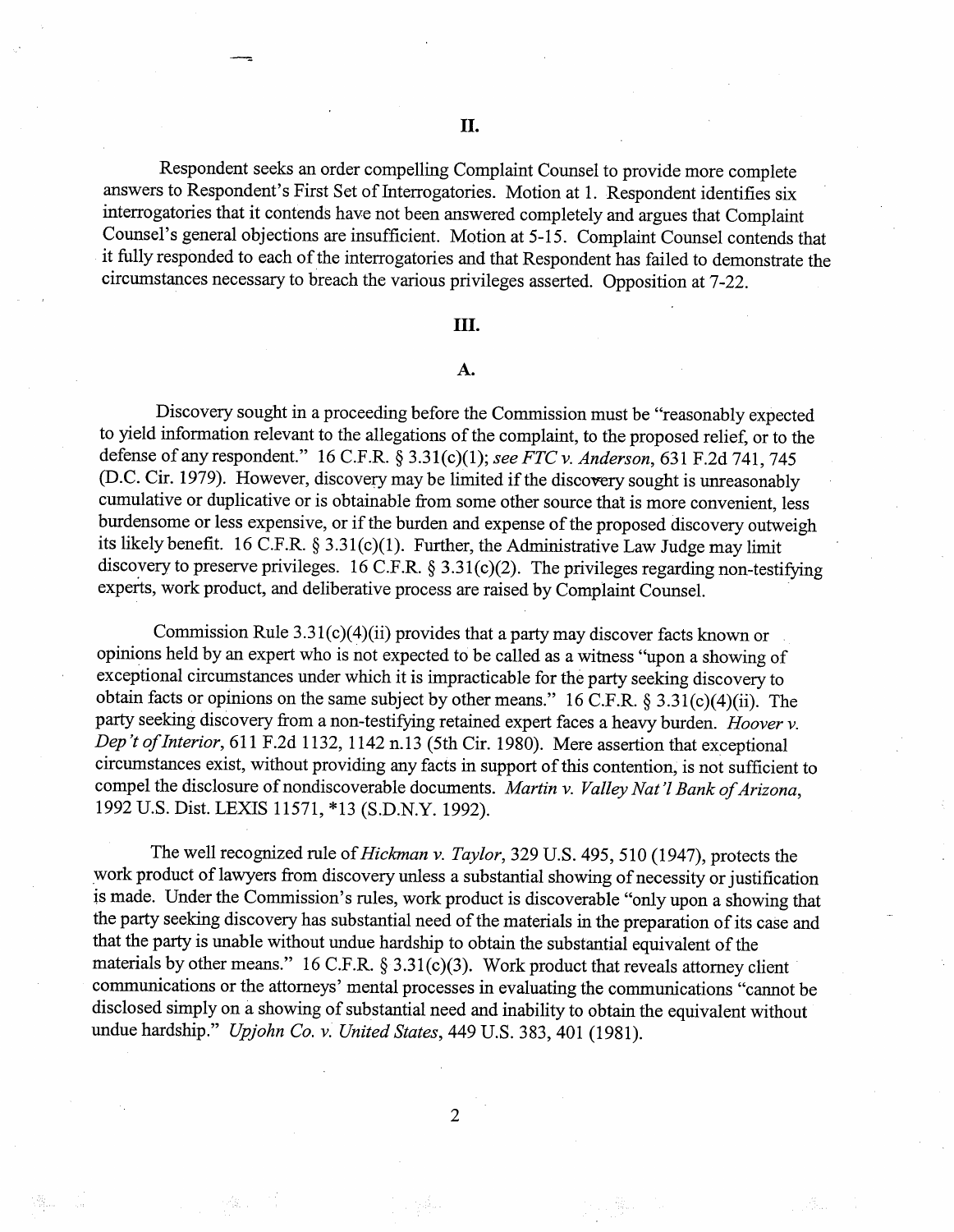The deliberative process privilege protects communications that are part of the decisionmaking process of a governmental agency. NLRB v. Sears, Roebuck & Co., 421 U.S. 132, 150-152 (1975). This privilege permits the government to withhold documents that reflect advisory opinions, recommendations, and deliberations comprising part of a process by which government decisions and policies are formulated. FTC v. Warner Communications, Inc., 742 F.2d 1156. 1161 (9th Cir. 1984). Assertion of the deliberative process privileges requires: (1) a formal claim of privilege by the head of the department having control over the requested information;  $(2)$  assertion of the privilege based on actual personal consideration by that official; and  $(3)$  a detailed specification of the information for which the privilege is claimed, with an explanation why it properly falls within the scope of the privilege. Hoechst Marion Roussel, 2000 FTC LEXIS 134, at \*9; *Landry v. FDIC*, 204 F.3d 1125, 1135 (D.C. Cir. 2000). The deliberative process privilege is a qualified privilege and can be overcome where there is a sufficient showing of need. In re Sealed Case, 121 F.3d 729, 737 (D.C. Cir. 1997); U.S. v. Farley, 11 F.3d 1385. 1386 (7th Cir. 1993).

**B.** 

Interrogatory 1(b) seeks information regarding "who interpreted the [p] romotional [m]aterial in question" and interrogatory 1(c) seeks information regarding "all extrinsic evidence . . . that was relied upon in determining what representations were conveyed. " Motion at 5. Complaint Counsel argues that these persons fall within the deliberative process, non-testifyng expert, and work product privileges, and that testifyng experts will be identified as provided in the Scheduling Order. Opposition at 9-10. Respondent has not identified any basis to overcome the privileges claimed to this overly broad interrogatory. Moreover, use of an interrogatory to undermine the schedule established for the production of expert reports is not appropriate.

Interrogatory 1(d) seeks information regarding the substantiation that Complaint Counsel contends Respondents needed to have a reasonable basis for their representations. Motion at 6- Complaint Counsel contends that it answered this question by outlining specific sources of industry guidance, including specific reference to agency statements, Commission Policy Statements, caselaw and other information, including prior orders. Opposition at 11. Complaint Counsel further argues that the interrogatory requires speculation and that Complaint Counsel properly objected, asserting privilege with respect to information involving non-testifyng experts, deliberative process, and work product.  $Id$ . Upon review of Complaint Counsel's Answer it is clear that Complaint Counsel provided an adequate response to the question asked. Complaint Counsel will not be required to provide a more speculative response.

Interrogatory I(e) seeks information regarding the basis of Complaint Counsel's contention that Respondents did not have a reasonable basis to substantiate their representations. Motion at 8. Complaint Counsel does not respond to this allegation in their Opposition. However, it is presumed that Complaint Counsel intended its general objections and arguments raised regarding similar interrogatories to apply to this interrogatory. In addition, in reviewing Complaint Counsel's response to this interrogatory, Complaint Counsel raises the objections that

3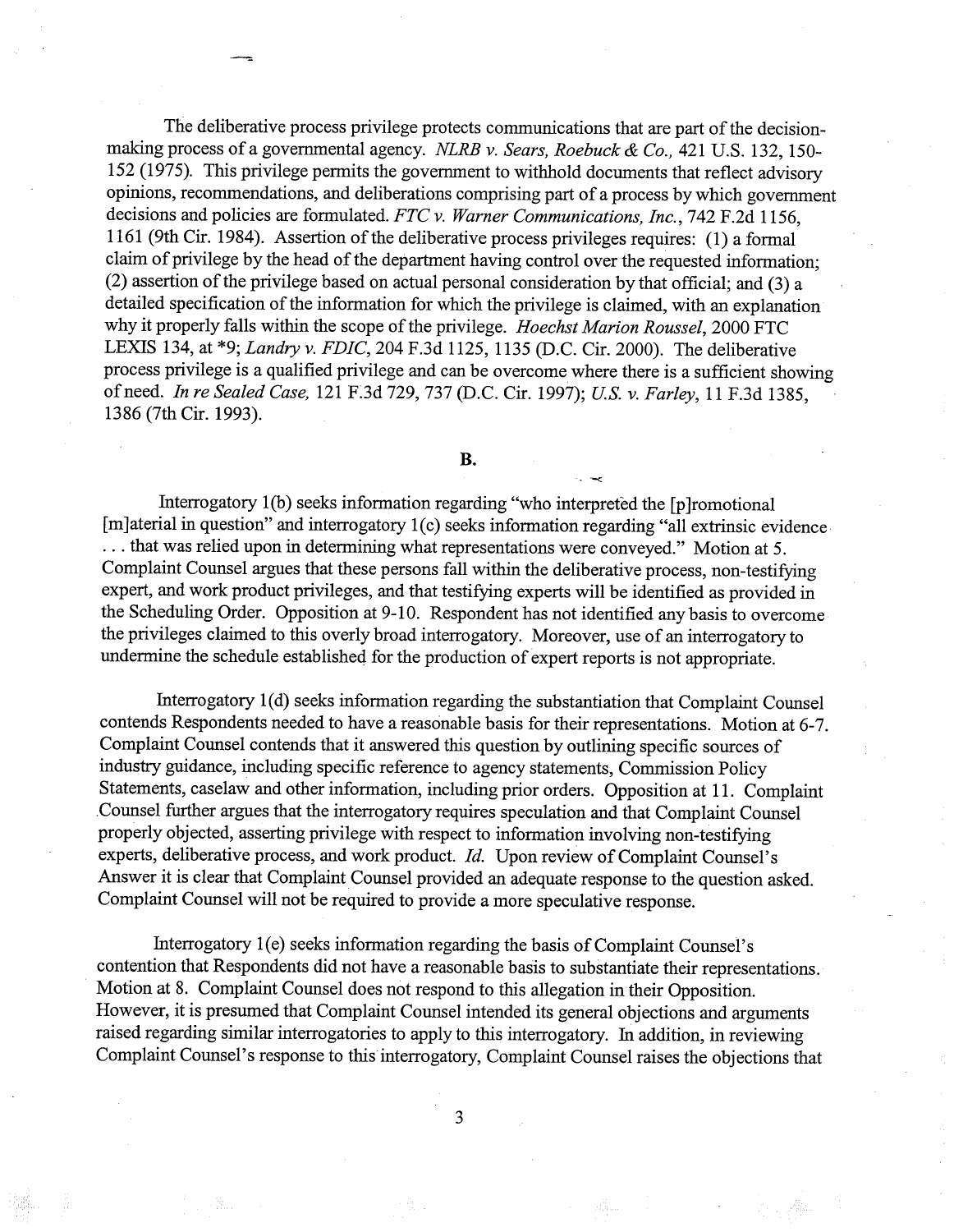the interrogatory seeks information prepared in anticipation of litigation; protected by the deliberative process privilege; protected by the non-testifying witness privilege; and that expert witness materials would be provided at the appropriate time. Opposition, Attachment A at 6. In addition, Complaint Counsel responds that "the evidence submitted by Respondents does not amount to competent and reliable scientific evidence  $\dots$ " *Id.* Respondent has not identified any basis to overcome the privileges claimed to this overly broad interrogatory. Moreover, use of an interrogatory to undermine the schedule established for the production of expert reports is not appropriate.

Interrogatory 2 seeks information regarding Complaint Counsel's analysis of the substantiation provided by Respondent. Motion at 9. Complaint Counsel argues that ths question seeks the identity and opinions rendered by non-testifyng experts; seeks prematurely the identity and opinions of expert witnesses; seeks information prepared in anticipation of litigation and attorney work product; seeks information protected by the deliberative process privilege; and is unduly burdensome. Opposition at 14. Complaint Counsel represents that Respondent provided over 284 different studies, analyses, and tests for the ephedra products alone. Id. Respondent has not identified any basis to overcome the privileges claimed to this overly broad interrogatory. Moreover, use of an interrogatory to undermine the schedule established for the production of expert reports is not appropriate.

Interrogatory 3 seeks identification of all market research or other evidence that is potentially relevant to determining consumer perceptions of Respondent's advertising. Motion at 10. Complaint Counsel responds that this interrogatory calls for expert opinions; that information related to testifyng experts will be disclosed as required under the scheduling order; and that Complaint Counsel is not aware of any market research at this time. Thus, it appears that Complaint Counsel has provided a full and complete response to this interrogatory. Respondent has not identified any basis to overcome the privileges claimed to this overly broad interrogatory. Moreover, use of an interrogatory to undermine the schedule established for the production of expert reports is not appropriate.

Interrogatory 4 seeks the Commission's definition of the terms: visibly obvious, rapid, substantial, and causes. Motion at 11. Complaint Counsel argues that Respondents are presumed to understand the meaning of the words used in their advertising; additional information will be provided when expert discovery is provided; and the more than two singlespaces pages of responses to the interrogatory are sufficient. Reviewing Complaint Counsel' response along with their objections, it is clear that Complaint Counsel provided a suffcient response, including general objections, general comments, and over a single-spaced page providing facts regarding these four terms. See Opposition, Attachment A at 9.

Interrogatory 5 seeks information about materials provided to persons unaffiliated with the Commission, including information provided to the United States House of Representatives. Motion at 13. Complaint Counsel answered the interrogatory, disclosing that copies of the advertisements and Livieri study were disclosed but not provided to the minority and majority

 $\overline{4}$